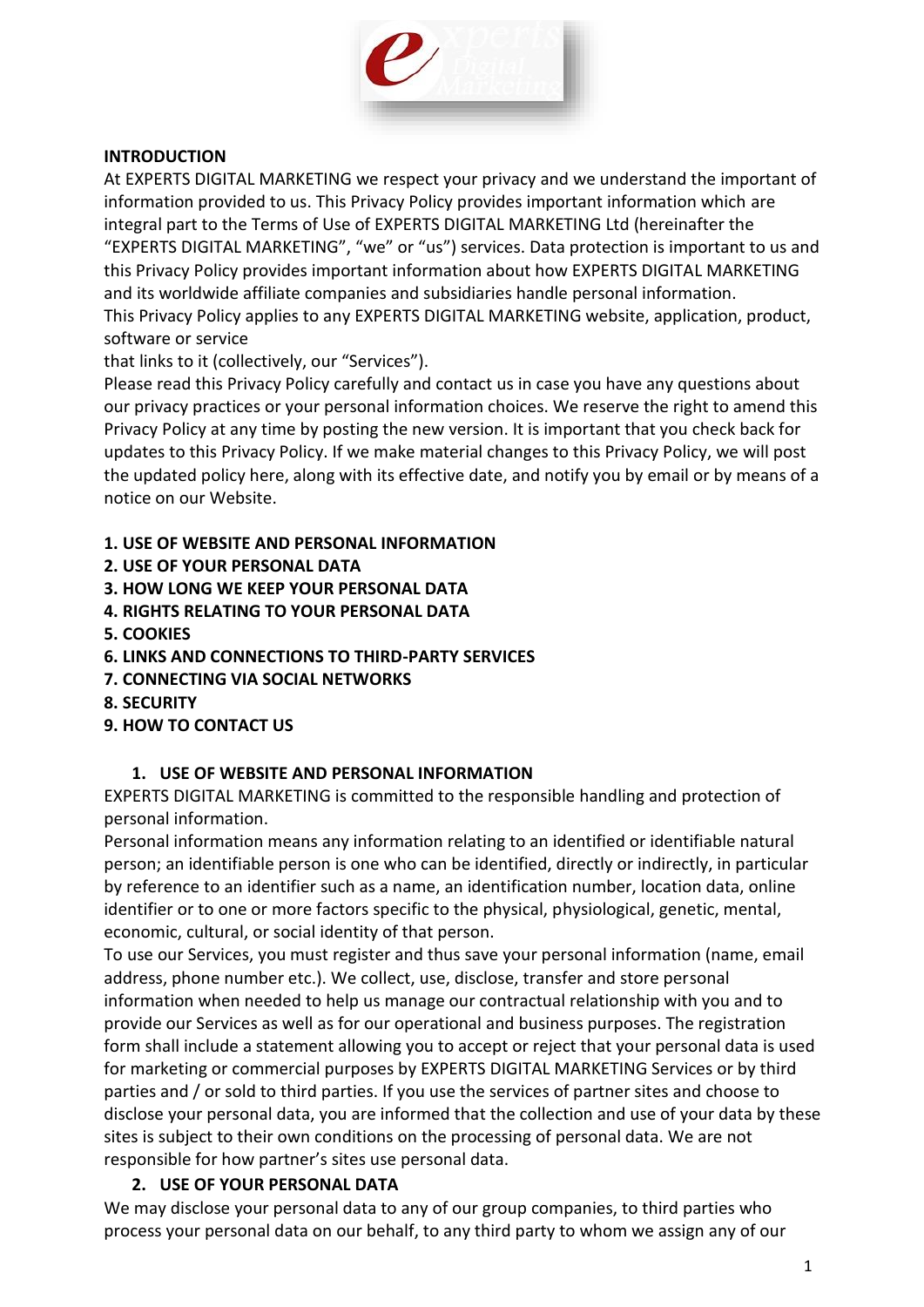

rights or obligations or to any government, regulatory agency, enforcement or exchange body or court, as described below:

Internal - We may process and distribute personal data internally in order to conduct our business operations, always in line with our internal privacy policies and procedures. In addition, we may distribute information to our intra-group related businesses (within or outside the EEA) if necessary, for the provision of the Services, e.g. administration, customer and technical support and marketing. All of our employees and related companies are bound to follow our personal data privacy policies and procedures when processing such personal data.

Third Parties - Third party disclosures may include sharing such personal data with third party companies that provide us services, which include, inter alia, professional, legal, marketing and/or accounting services to us and/or service providers. Third Party companies that assist us in providing services are required to maintain the confidentiality of such data to the extent they receive it and to use the personal data only in the course of providing such services and only for the purposes dictated by us. Our Third Party providers are not permitted to share or use personal data we distribute to them for any other purpose than their contractual obligation with us.

Regulators - We may also disclose your personal data to any government, regulatory agency, enforcement or exchange body or court where we are required to do so by applicable Laws and Regulations or at their request. This may include disclosing personal information in order to cooperate with regulatory authorities and law enforcement agencies, as may be necessary to protect our rights and/or property.

In addition, we may use information about you from your activities on the Services offered to resolve any disputes or resolve any issues that may arise in the opportunity to use our services. We recommend that you accept that we may use your personal data (email address, phone number) as part of our marketing and promotional campaigns, but also for statistical purposes on the use of the Services. Our marketing and statistical studies are designed to improve and personalize the services offered. You acknowledge and agree that your data may optionally be transmitted to third-party subcontractors involved in providing marketing and/or services offered. If you use the services of a partner site or advertiser, it may be required to provide us with information about its transactions with you.

### **3. HOW LONG WE KEEP YOUR PERSONAL DATA**

We retain personal information for as long as we reasonably require it for legal or business purposes. In determining data retention periods, we take into consideration local applicable laws, contractual obligations and the expectations and requirements of our Customers. When information is no longer needed, we proceed with destruction procedures.

### **4. RIGHTS RELATING TO YOUR PERSONAL DATA**

Under data protection laws, in certain circumstances you have the below rights in relation to your personal data:

Right to access your personal data - You may request from us to receive a copy of the personal data we hold about you and check that we are lawfully processing it. The Company hereby reserves its right to charge a relevant fee for providing such record of personal data to the person requesting this, except where this is not allowed under local legislation.

Right to correction of the personal data in our records - You may request us to correct any incomplete or inaccurate data we hold about you, though we may need to verify the accuracy of the new data you provide to us.

Right to erasure of your personal data - You have the right to request that we erase or remove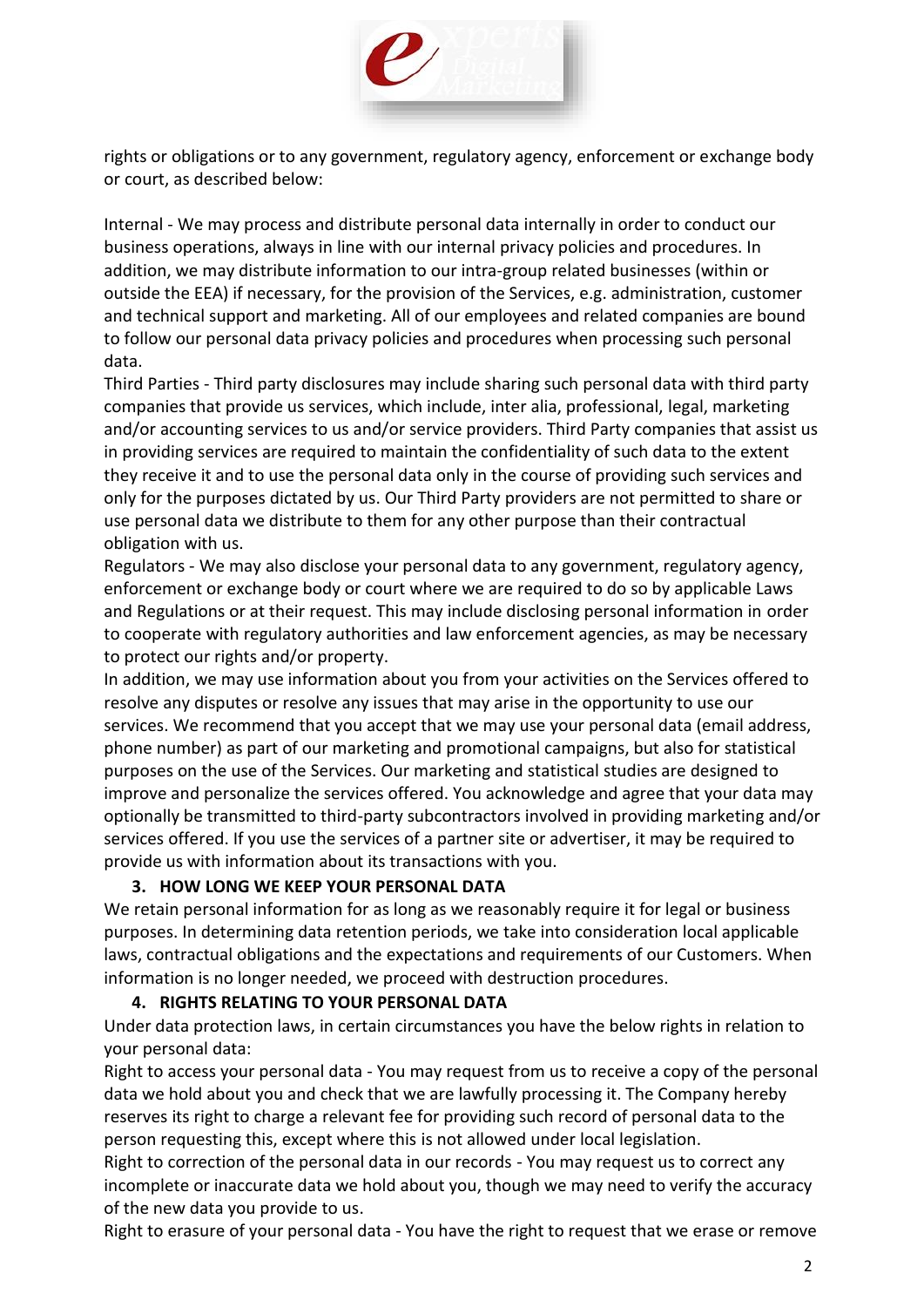

your personal data in certain circumstances. This applies where there is no good reason for us continuing to process it, or where you have successfully exercised your right to object to processing (as per below), or where you believe we may have processed your information unlawfully or where we are

required to erase your personal data to comply with local law. Note, however, that we may not always be able to comply with your request of erasure for specific legal reasons which will be notified to you, if applicable, at the time of your request.

Right to object to the processing of your personal data - Where we are using your data because we deem it necessary for our legitimate interests to do so, and you do not agree, you have the right to object.

Right to request restriction of processing of your personal data - You have the right to request that we restrict and/or suspend our processing of your personal data in certain circumstances: (a) if you want us to establish the data's accuracy; (b) where our use of the data is unlawful but you prefer us to restrict our processing of it rather than erasing it; (c) where you need us to hold the data even if we no longer require it as you need it to establish, exercise or defend legal claims; or (d) you have objected to our use of your data but we need to verify whether we have overriding legitimate grounds to use it.

Right to request the transfer of your personal data to you or to a third party - Upon your request we can provide you with your personal data or provide these to a third party you have chosen.

Right to withdraw consent at any time - Where we have obtained your consent to process your personal data, you may withdraw your consent at any time. Note that this will not affect the lawfulness of any processing carried out before you withdraw your consent.

# **5. COOKIES**

To improve our Website's performance and the users experience it delivers, we sometimes store small text files called "Cookies" on your computer, when you visit our Website. Cookies are small pieces of data that are stored on your computer or mobile device when you visit a website.

Our Website uses cookies to help identify your computer so as to tailor your user experience. They are used to store bits of information about your interactions with the website, which the web server can use later when processing your sessions. The cookie is specific to you and it can be read by the web server (when interacting with it) or by programs on your computer. In order for Cookies to be installed on your device you shall need to consent to the request on the pop-up banner once you enter the Website.

If you do not wish to receive cookies, you may from accepting the installation on the pop-up banner. However, this may impair the quality of the Services that are being provided to you through the Website.

If you choose to accept the installation of Cookies on your device, then you can control and/or delete Cookies at any time and as you wish directly from within your own internet browser or mobile device. You can delete all cookies that are already on your computer and you can set most browsers to prevent them from being placed. If you do this, however, you may have to manually adjust some preferences every time you visit a site and some services and functionalities may not work.

For further information about cookies and how to disable them, please refer to www.allaboutcookies.org

Types of Cookies: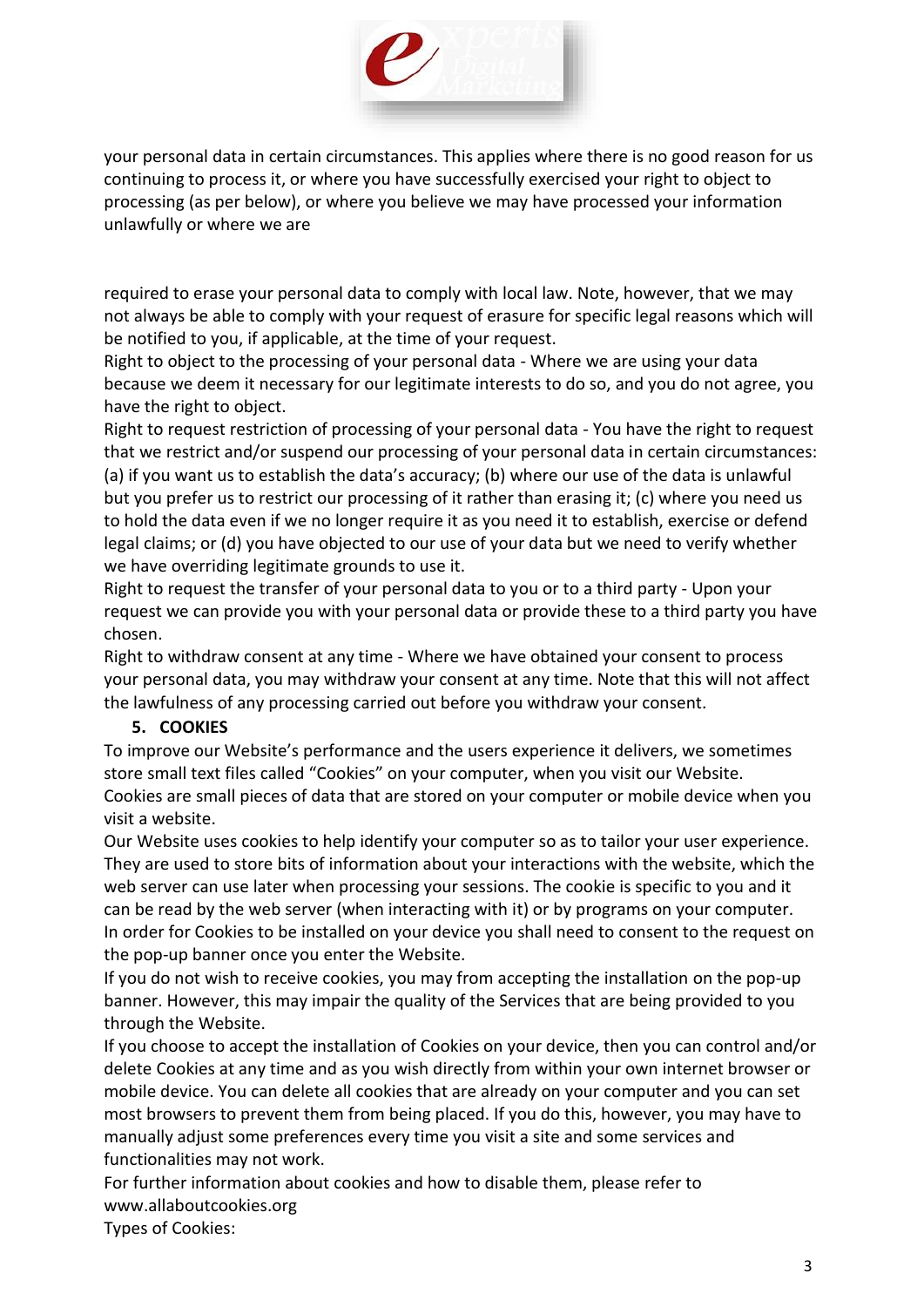

There are various types of cookies needed to be used in order to enable the provision of the Services, which include, inter alia the below:

Necessary cookies which are absolutely essential to enable navigation through the Services. Without these cookies, essential security features cannot be activated and services you have asked for cannot be provided.

Performance cookies which are used to improve the use of the Services and the userfriendliness of a Website. They collect information such as the Internet browsers and operating systems used, the number of visits, average duration of visit, the domain name of the website previously visited and pages viewed. These cookies do not collect information that personally identifies you and only collect aggregated and anonymous information. You can delete or block these cookies, but if you do that some features of the website may not work as intended.

Functionality cookies which are used to remember choices or changes in choices you have requested, such as language preference, selections you have made as to text size, fonts and other selected features.

Marketing cookies used to evaluate performance of advertisements and visits on the Services. Other types of Cookies or third-party tools:

Some of the services listed below may collect statistics in aggregated form and may not require your consent or may be managed directly by you – depending on how they are described – without the help of third parties.

If any third-party-operated services are listed among the tools below, these may be used to track your browsing habits, in addition to the information specified herein and without the owner's knowledge.

Interaction with external social networks and platforms: These services allow interaction with social networks or other external platforms directly from the pages of the Services; the interaction and information obtained are always subject to your privacy settings for each social network; if a service enabling interaction with social networks is installed it may still collect traffic data for the pages where the service is installed, even when you do not use it. Google +1 button and social widgets (Google Inc.): The Google button and social widgets are services allowing interaction with the Google+ social network, provided by Google, Inc. Personal data collected: Cookie and Usage data. Place of processing: USA

Facebook Like button and social widgets (Facebook, Inc.): The Facebook Like button and social widgets are services allowing interaction with the Facebook social network, provided by Facebook, Inc.

Personal data collected: Cookie and Usage data. Place of processing: USA

Tweet button and social widgets (Twitter, Inc.): The Tweet button and social widgets are services allowing interaction with the Twitter social network, provided by Twitter, Inc. Personal data collected: Cookie and Usage data. Place of processing: USA

LinkedIn button and social widgets (LinkedIn Corporation): The LinkedIn button and social widgets are services allowing interaction with the LinkedIn social network, provided by LinkedIn Corporation.

Personal data collected: Cookie and Usage data. Place of processing: USA

YouTube button and social widgets (YouTube Corporation): The YouTube button, video and social widgets are services allowing interaction with the YouTube social network, provided by YouTube, LLC.

Personal data collected: Cookie and Usage data. Place of processing: USA